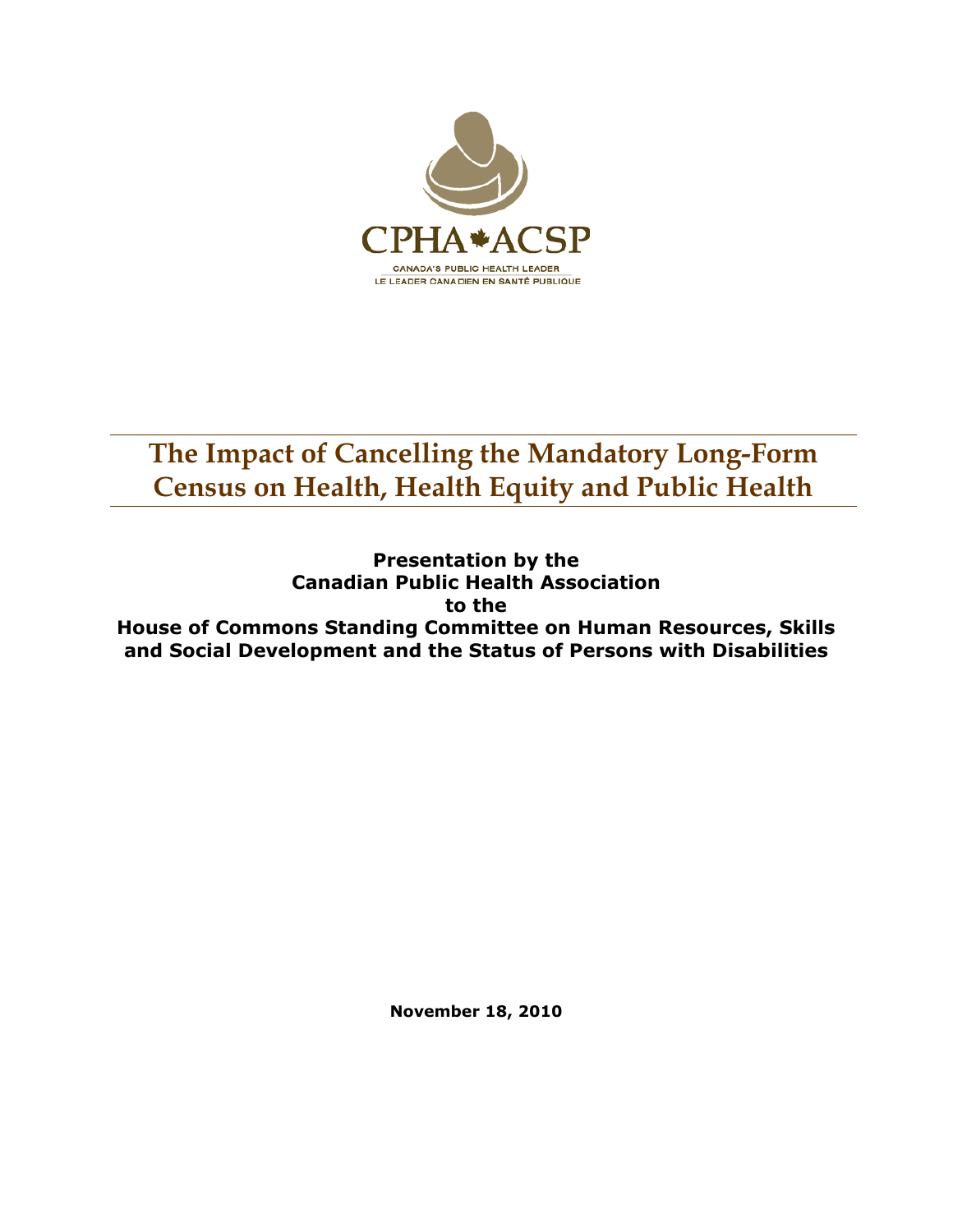The Canadian Public Health Association is a national, independent, not-for-profit, voluntary association representing public health in Canada with links to the international public health community. CPHA's members believe in universal and equitable access to the basic conditions which are necessary to achieve health for all Canadians.

CPHA's mission is to constitute a special national resource in Canada that advocates for the improvement and maintenance of personal and community health according to the public health principles of disease prevention, health promotion and protection and healthy public policy.

Copyright © 2010

Canadian Public Health Association

Permission is granted for non-commercial reproduction only.

For more information, contact: Canadian Public Health Association 400–1565 Carling Avenue, Ottawa, Ontario K1Z 8R1 Tel: 613-725-3769 Fax: 613-725-9826 E-mail: info@cpha.ca www.cpha.ca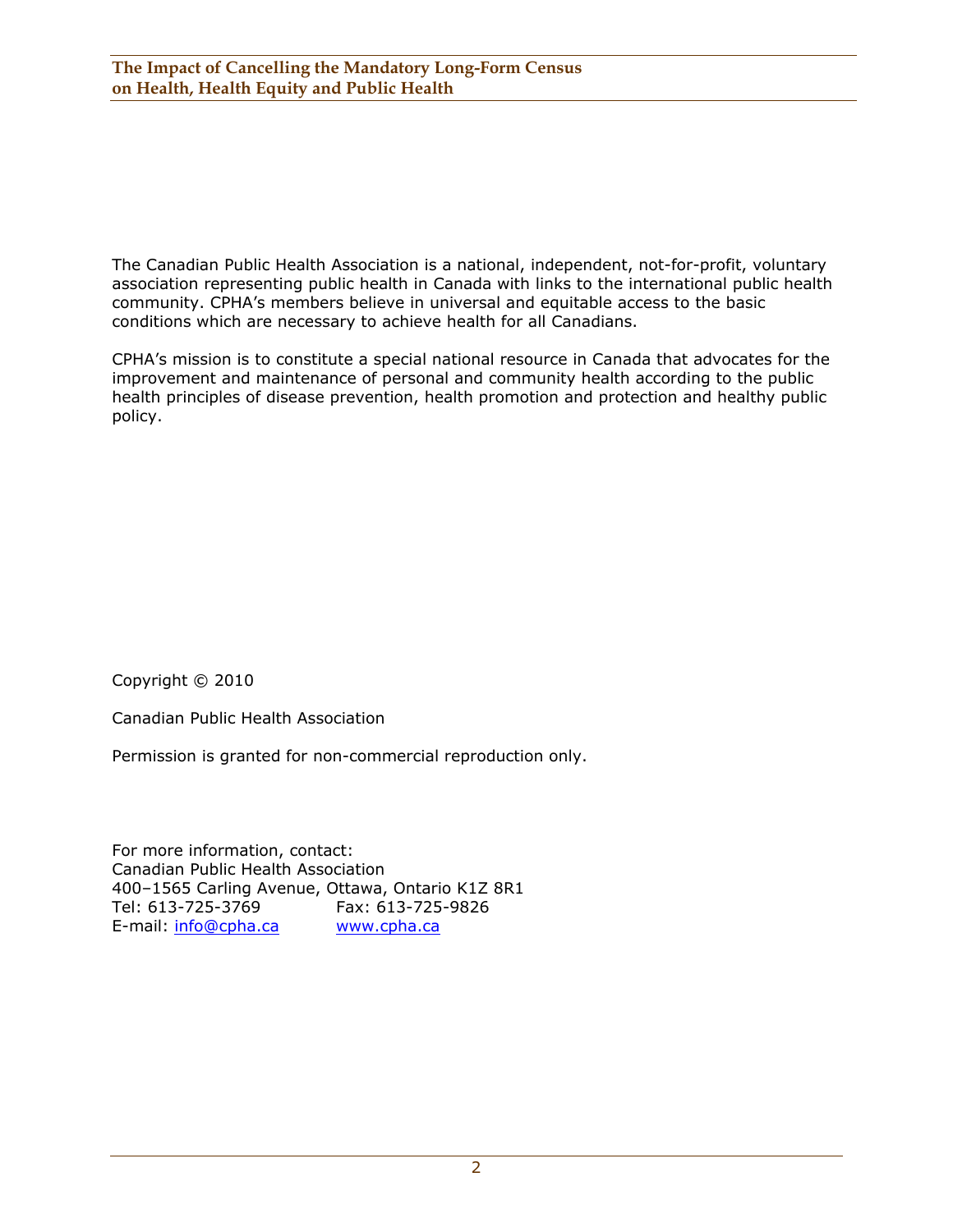### **Executive Summary**

In July 2010, Cabinet decided to replace the mandatory long-form census with a voluntary survey. The consequences of this decision will be felt for many years. It will affect the validity, reliability, representativeness and utility of the data produced by the proposed voluntary National Household Survey (NHS). This decision will also have a major impact on the capacity of Canada's public health community at all levels (federal, provincial/territorial and community) to design effective and appropriate responses to address the factors that affect the health and well-being of Canadians and to monitor and assess the impact of policies and programs on the nation's health.

Valid, reliable and representative data are essential to inform decision making in key sectors that have the greatest impact on the health and well-being of Canadians, including housing, education, labour force development, early learning and childcare, human services, and social and economic development. Over the long term, we can expect that this decision will contribute to an increase in the overall health burden within our society, especially for the more vulnerable and marginalized members of our society. The impact on the capacity of the health system to respond to essential needs will be adversely affected by poor decisionmaking, resulting from the absence of good data. This is cause for concern.

The Canadian Public Health Association (CPHA) urges the Standing Committee on Human Resources, Skills and Social Development and the Status of Persons with Disabilities to take urgent action to resolve this situation. CPHA proposes three recommendations:

- 1. to make the NHS mandatory, through a legislative mechanism such as a Private Member's Bill, with or without penalties for non-compliance; or,
- 2. to postpone the census for a year, to allow time to examine and resolve the issues pertaining to a mandatory long-form census; and,
- 3. to reinstate the former census model (mandatory short- and long-form surveys) for the 2016 census, with public consultation about mechanisms to maximize compliance.

Time is of the essence if Canada is to maintain the continuity of 35 years of accurate and reliable data that are essential to formulate effective, appropriate health-affecting policies, programs and services.

## **The Canadian Public Health Association**

CPHA is Canada's civil society leader in public health, representing the interests of the pan-Canadian public health community. The Association's membership is composed of public health professionals in all provinces and territories, many of whom work in the country's 115 public health units delivering essential public health services to Canadians. CPHA's members believe in universal and equitable access to the basic conditions which are necessary to achieve health for all Canadians. In this regard, it advocates for sound, evidence-informed public policies, strategies, programs and practices that protect and promote health and prevent illness.

#### **What is Public Health?**

Public Health is defined as "the science and art of promoting health, preventing disease, prolonging life and improving quality of life through the organized efforts of society." A "public health approach" is based on the principles of social justice, human rights and equity. It seeks to understand the underlying determinants of health, from a population perspective, and it is evidence-based. Canada has defined 6 essential functions of public health:

• Health protection (e.g., assurance of safe food and water, control of infectious diseases, protection from environmental threats)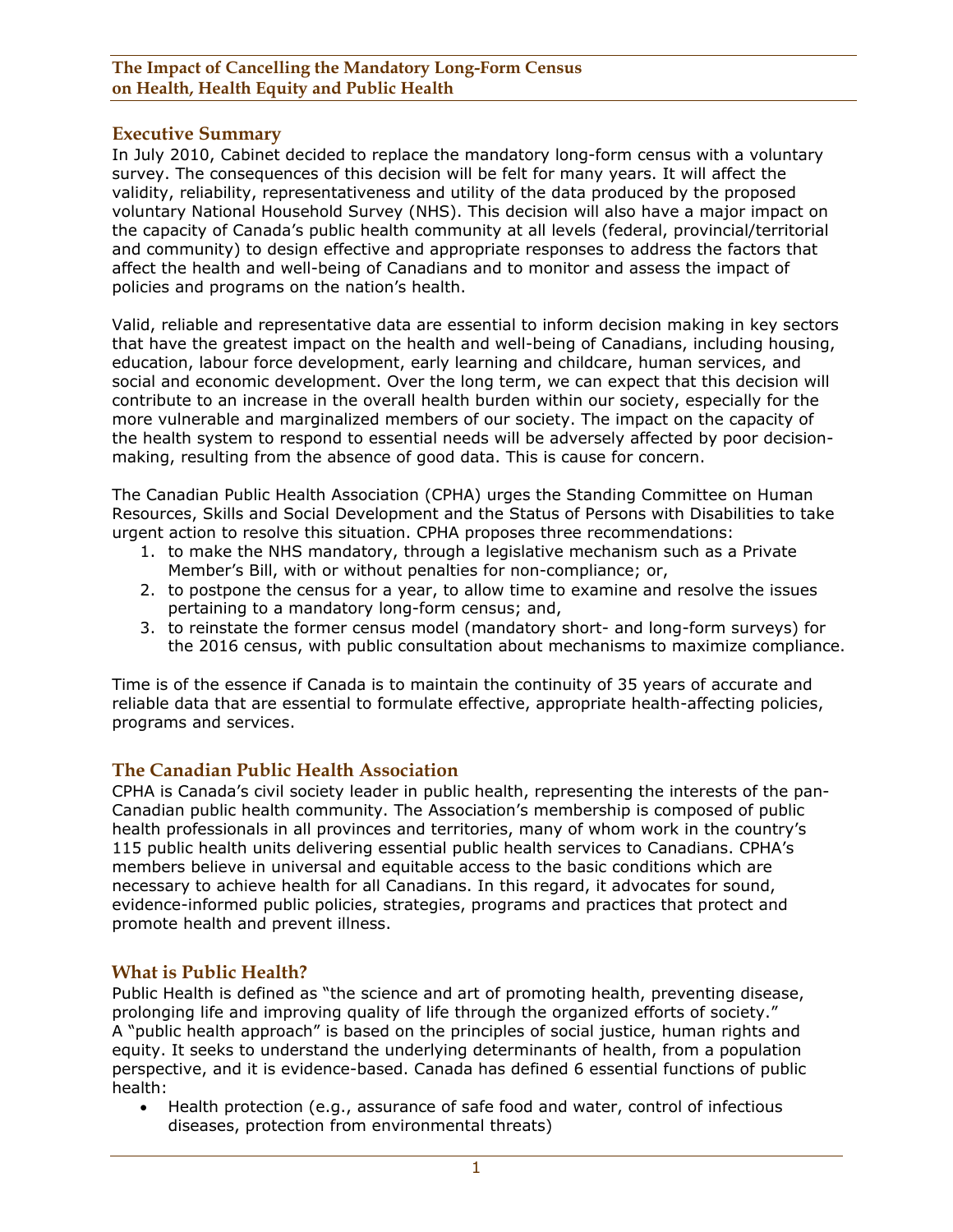- Health surveillance (e.g., early recognition of outbreaks, disease trends, diagnosis of illness leading to early interventions, the influence of determinants of health)
- Disease and injury prevention (e.g., prevention or delay of onset of disease/illness/ injury – for example, action on obesity, seatbelt legislation, tobacco control)
- Population health assessment (e.g., ability to understand the health of populations and the factors that affect health and create health risks)
- Health promotion (e.g., understanding and improving health through healthy public policy, community-based interventions and public participation)
- Emergency preparedness and response

The primary factors that shape the health of Canadians are not medical treatments or lifestyle choices. Rather, it is the social determinants of health (the political, socioeconomic, and physical environments in which they live, work and play) that have the greatest impact on their health and well-being. Research is also finding that the quality of these health-shaping environments and conditions is strongly determined by decisions that governments take on a range of different public policy domains.<sup>1</sup>

Governments at the municipal, provincial/territorial, and federal levels create policies, laws, and regulations that influence the income and income security of Canadians, the quality and availability of affordable housing, and as well the nature, availability and appropriateness of health and social services, and educational and recreational opportunities that Canadians can access. Much effort has been invested in monitoring the impact of policies and programs across Canada and at all levels on the health of Canadians and the degree of health equity enjoyed by all Canadians.

## **Expected Impacts Resulting from the Shift to the Voluntary National Household Survey (NHS)**

In July 2010 Cabinet decided to replace the mandatory long-form census with a voluntary survey. This decision was not based on the results of a comparative study of the relative effectiveness of mandatory versus voluntary surveys. Rather, it was made in response to complaints by a purportedly small minority of Canadians who reportedly found the mandatory process coercive and the detailed questions intrusive. It should be noted that no research data has been provided to substantiate these claims.

Statistics Canada and a wide range of Canada's business, not-for-profit and academic groups, as well as provincial, territorial and regional/municipal authorities have identified a number of expected impacts resulting from the shift to the voluntary NHS approach.

## **1. Loss of Data Accuracy**

A voluntary survey means some people will answer, while others will not. Studies show that people from the lowest and highest incomes groups, as well as the socially and economically disadvantaged, have lower response rates for a voluntary than for a mandatory survey.<sup>2,3</sup> Research also shows that some groups, mainly the most vulnerable, are less likely to respond than others. The poor, marginalized and immigrant communities tend to not participate in voluntary surveys because of barriers such as language, literacy and disability. First Nations, Métis and Inuit are already under-represented in census data. A voluntary NHS would exacerbate the problem.<sup>4</sup>

A high non-response bias will compromise the survey's findings. The resulting data will be of little value to those making evidence-informed plans and decisions at all levels of government, since many of the resulting policies and programs are targeted at the aforementioned groups.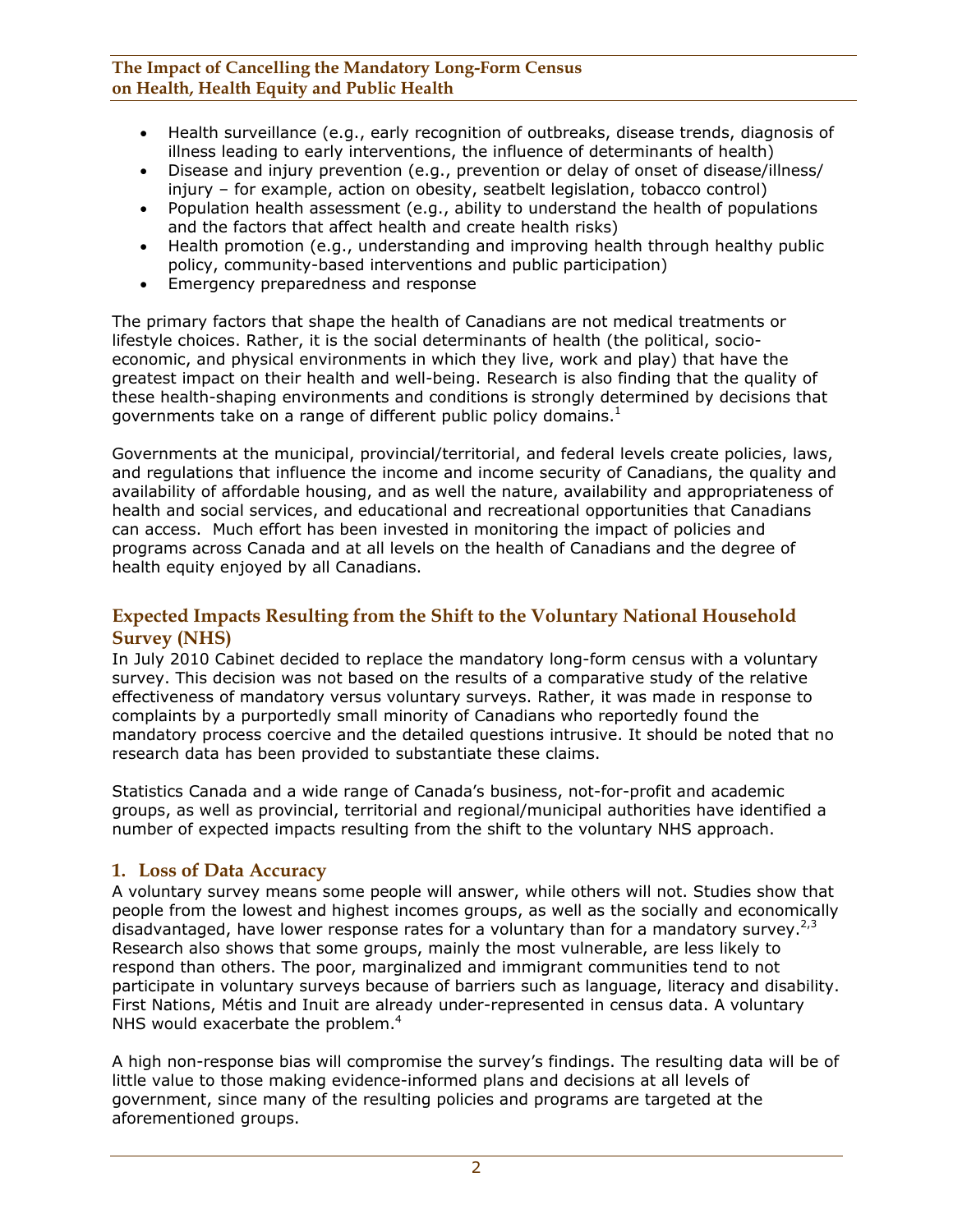## **2. Increased Costs**

The NHS will be sent to approximately 4.5 million (1 in 3) Canadian households. This represents a 13% increase in distribution compared to the 2006 Census long-form. It is estimated that implementing the NHS, with the associated increased distribution to additional households and the advertising budget to encourage Canadians to complete the voluntary survey, could cost \$30 million more than the former census.<sup>5</sup>

The loss of 35 years of investments in continuous, standardized, accurate data is another significant cost to the country. Adherence to the same statistical collection methodology has allowed for accurate data comparison and invaluable trend analysis. The introduction of the voluntary NHS will represent a permanent break in the data, because the new data collected from the NHS will not be directly comparable to the more accurate data previously collected through the long-form census. By definition, a change in statistical collection methodology precludes direct statistical comparison of data gathered before and after the change. Asking more people to voluntarily complete the NHS questionnaire does not guarantee that the data generated will be useable or comparable to the data generated using the mandatory long-form census survey.<sup>6</sup> This will limit the ability of statisticians and decision-makers to accurately track important long-term socio-economic trends.

### **3. Weakened Accountability and Sound Decision-making**

Statistics Canada anticipates a 50% response rate from the voluntary NHS. A response rate of 94% was expected from a mandatory long-form census in 2011. Due to the lower expected response rate, the NHS presents a substantial risk of non-response bias**.** 7 By switching to a voluntary census, it will be a challenge to assess the scale and location of the non-response bias. Statistics Canada's mitigation strategies to offset non-response bias are unknown and hence, there is a risk that data quality will be less than for a mandatory long-form census.

In order to maintain statistically accurate analysis, data will have to be generated at a higher geographic level than with the former census model. The information collected will be unusable at the local level, where census data has become instrumental over the past decade to target resources through place-based policies and programs. The lack of the ability to accurately track important long-term socio-economic and health trends and the availability of place-based data at a local level will negatively affect the capacity of decisionmakers to take evidence-based decisions on policies and programs.<sup>8</sup>

The integrity of Statistics Canada's long-form census data is paramount in ensuring all

levels of government maximize the effectiveness of their resource allocations to meet the needs of Canadians. The absence of a long-form census will have serious repercussions on the capacity of municipalities, provinces and territories, and the federal government itself, to accurately assess where poverty and other disparities exist, and more importantly whether policies and programs, and any changes made in these, are having an impact and the nature and degree of that impact.

## **4. Impact on Health Research**

The very high response rate to the census in previous years provides unrivalled accuracy and allows many other key sources of data produced by Statistics Canada to be benchmarked and to

*Over the past 15 years I have written, edited or co-edited seven books, 39 book chapters and 100 scholarly journal articles that have examined various aspects of Canadians' health and wellbeing. Without the reliable and valid data provided by the Canadian census and the related surveys whose reliability and validity depends upon accurate Census data, I would never have been able to produce these.* 

Dennis Raphael, PhD, Professor of Health Policy and Management, Faculty of Health/York University, and this year's recipient of the 2010 Dean's Award for Research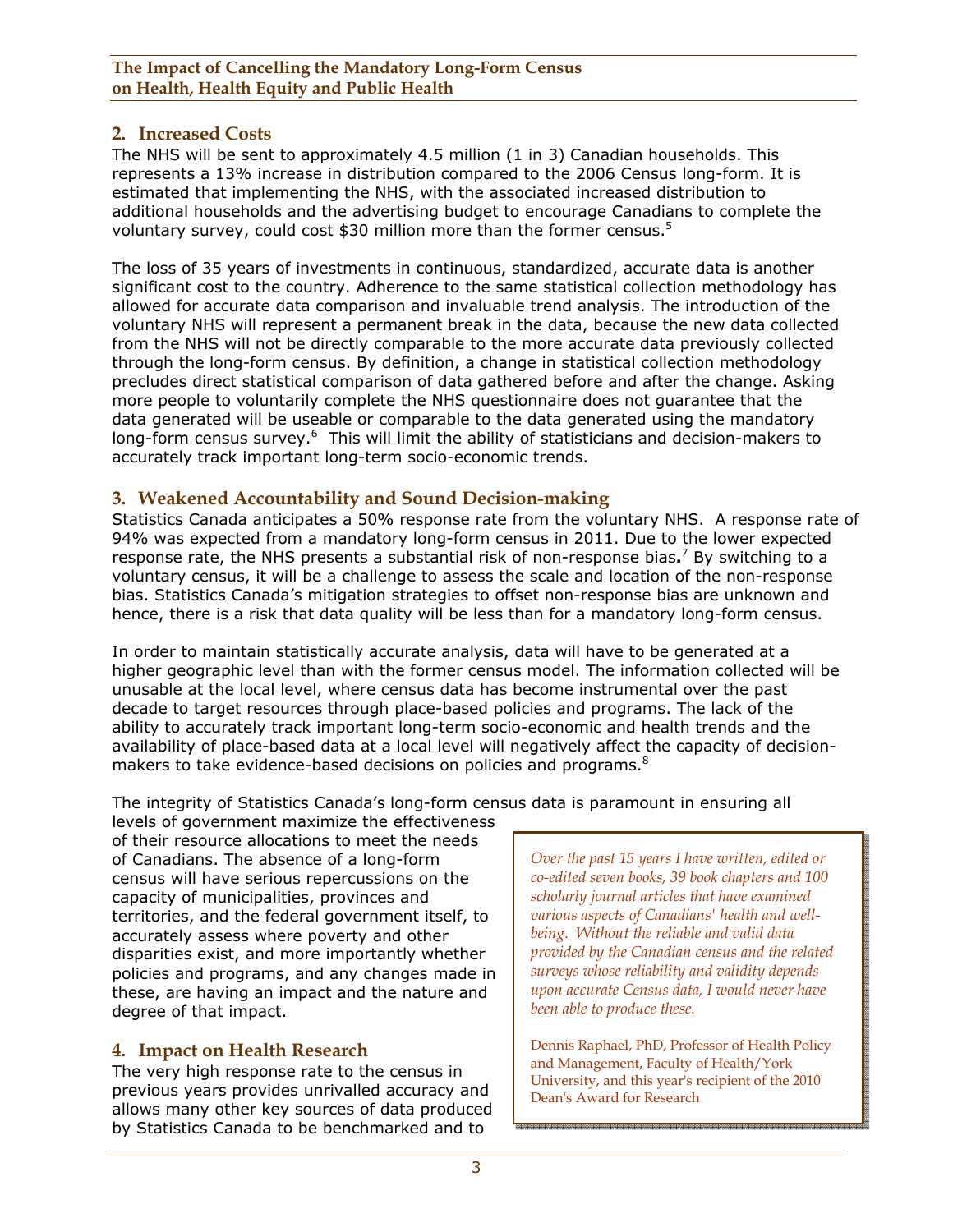be drawn from appropriately weighted samples.<sup>9</sup> The Urban Public Health Network notes that much of the independent research conducted in the field of public health relies on census data to establish sample frames – to ensure accurate representativeness of the population.<sup>10</sup>

Although practitioners and researchers in public health frequently use data generated and collected through voluntary surveys, the representativeness of the response is usually checked against the census data. The absence of reliable data from the census is thus not just a deficiency within itself, but affects other data-gathering activities. Furthermore, the change in methodology will affect comparability over time. Data users will not be able to compare any values due to the discontinuity between earlier and later (2011 and beyond).

## **Accurate and Valid Information is Critical for Public Health**

The conventional census model provided a critical foundation for the generation of data from other health surveys. One example is the intersection between the long-form census model and the Canadian Community Health Survey (CCHS), a very important public health decision-making tool. This essential data base for the country's Public Health Units and Medical Officers of Health is used for the planning and assessment of policies and programs in their regions. The CCHS bases its sampling methodology on the census data. The questions raised about the quality and reliability of the NHS data cannot be ignored, as they will compromise the CCHS's sampling framework, and hence the validity of the data it produces. The consequence would be poor decision-making due to bad data.

*The absence of reliable information on key aspects of our society will severely hinder our capacity to identify subgroups of the population with special needs and to target specific public health interventions.* 

Dr. Gilles Paradis, Scientific Editor/ Canadian Journal of Public Health

*For 35 years, the census has provided high quality data about the residents in our community. It is the sole source of information for many indicators used for planning and delivery of Public Health services, not only in our area but province-wide. In fact, local Boards of Health are mandated [by provincial law] to use the census information found in the long form….* 

Dr. Hazel Lynn, Medical Officer of Health/Grey Bruce Health Unit

The information gathered and made available through the long-form census is essential to understanding the health of our communities and to designing and targeting programs and policies to improve the health and well-being of Canadians, particularly for the most vulnerable and at-risk populations. The shift to the NHS is of particular concern to the public health community in Canada. Accurate statistics are important to determine the needs of communities and to identify and address the conditions having the greatest influence on health outcomes of population such as income, security, housing, education, day care, transportation, employment, recreation services, immigration settlement and support services, and other community services. $11$  But, as mentioned previously, the population groups whose health and living conditions are most at risk will be under-represented in the NHS data.

A place-based approach to service coordination and investment requires accurate neighbourhood-level data profiles to plan strategic approaches to community development accurately and to inform service provision and neighbourhood investment priorities going forward.<sup>12</sup> Long-form census data enables the public health community to assess the efficacy of public health programs, measuring

whether health outcomes in particular areas are better, worse, or the same in the wake of an investment or intervention.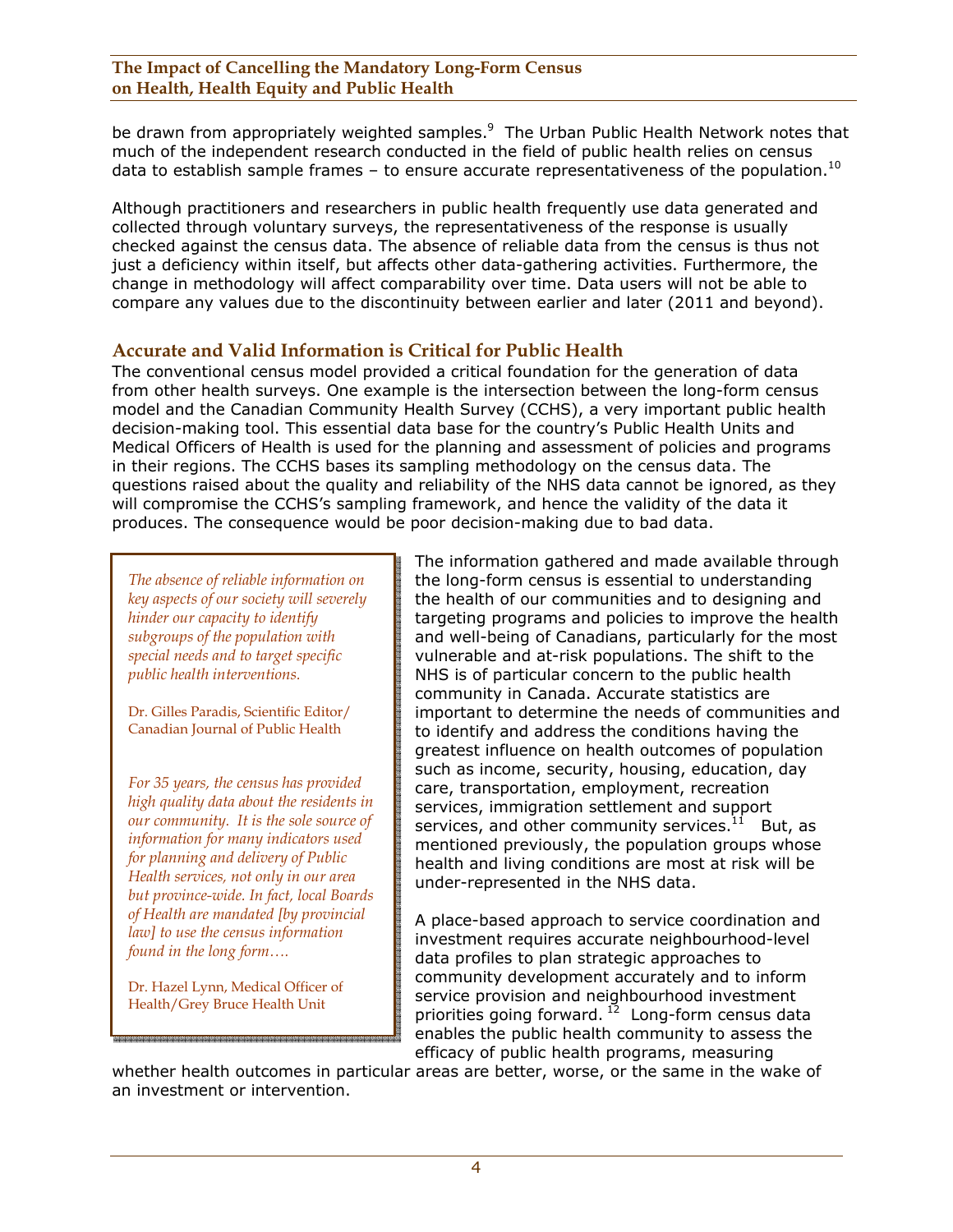Planning for health human resources will be adversely affected by the move to a voluntary NHS. Without the availability of adequate census information, health care system planners will not be able to formulate sound policy for the training, deployment and monitoring of the effectiveness and appropriateness of health personnel at the national, provincial or local  $levels.<sup>13</sup>$ 

## **Accurate and Valid Information is Critical to Reduce Health Disparities**

Canada's Chief Public Health Officer has made a forceful argument to Canadians for a comprehensive and accurate understanding of the conditions that affect the health of disadvantaged individuals and families as a means of addressing their needs and health issues.<sup>14</sup> Census data help to identify these groups and to set priorities to reduce health inequities in Canada. Without reliable census data, we will not have as accurate an idea of where the pockets of poverty and other disparities are, and whether the policy changes being made are having an impact, and how. Yet these are the Canadians who will be most adversely affected if our census data no longer fully reflects their situation and their needs.

Only a few of many examples highlighting the use and importance of the long-form census data to the public health community in Canada are cited in this document. For example, a study conducted in Saskatoon found infant mortality rates in low-income areas to be over four times (448%) higher than in the rest of the city.<sup>15</sup> In Hamilton researchers, using census data cross-tabulated with hospital admission records and Ontario death records, found a 21 year difference in average age of death between the  $r$ esidents in two neighbourhoods.<sup>16</sup> Many public health units and researchers across the country have conducted similar studies to inform governments and community members about the prevailing situations and to provide the basis for discussions on how to address these important socioeconomic and health issues. Census data were a critical element in all of these studies.

*The information produced through the Canadian Census, including the Long Form Census questionnaire, is critical to support the efforts of front-line public health practitioners and those of decision-makers in public health departments to target health resources in an appropriate, effective and costefficient manner.* 

Debra Lynkowski, Chief Executive Officer/Canadian Public Health Association

Census data enable public health workers to target particular migrant populations for initiatives that would be of specific benefit to them by reducing the risk to their health of certain disease conditions. For instance, Toronto Public Health offers tuberculosis prevention classes in neighbourhoods with high concentrations of people who have migrated from areas where TB is endemic. The data used to identify this situation and upon which the response was generated came from the census data. This would not have been possible without the data generated through the long-form census.

Detailed community demographic information drawn from the census is also used to target public health programs groups with particular needs, such as immigrants and specific ethnocultural groups, and to provide services and resources to those who speak neither official language. Census data enable public health workers to deliver services and information in appropriate languages — whether Cantonese or Tagalog in a Vancouver neighbourhood or French in a northern Ontario community.

In Canada, large health administrative databanks used for surveillance of life expectancy, birth outcomes, hospitalizations and cancer do not have information to identify Canada's Aboriginal populations (nor any other ethnic or immigrant communities). It is through the long-form census that we are able to develop and report on infant mortality, life expectancy, and causes of death for areas where First Nations, Métis and Inuit live. Without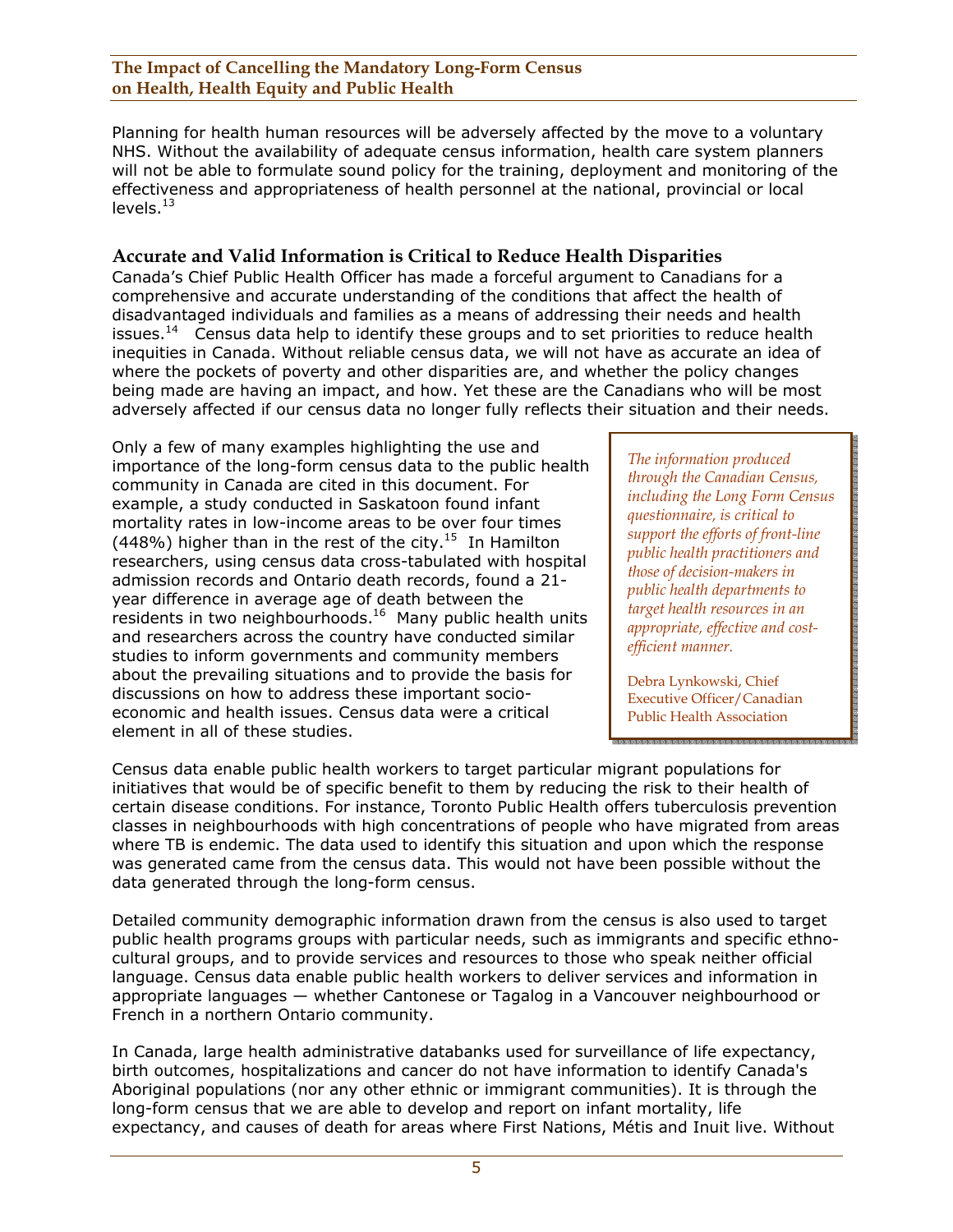this resource it would be very difficult to understand if we are making progress to reduce the significant gap in health between Aboriginal peoples and other Canadians.

## **Accurate and Valid Information is Critical to Anticipate Needs for Emergency Preparedness and Response**

Long-form census data also enable public health workers to anticipate places and populations that might be at especially high risk during a pandemic, such as highpopulation-density areas. For example, a neighbourhood with a high concentration of twobedroom apartments populated by families composed of eight or ten people is a very important place to situate a vaccination clinic in the event of an H1N1-type outbreak. Toronto Public Health reports that during the 2009/2010 H1N1 vaccination campaign, census data was used and critically important to target effective interventions.

In Montreal, the detailed census data was used to target health promotion messages to places and populations that were not being vaccinated for H1N1. As a result, the gap between vaccination rates in the higher and lower socioeconomic population groups were reduced in a few weeks.

### **Recommendations**

While the content of the NHS in terms of the questions asked does not differ substantially from the 2006 mandatory census long-form questionnaire, the switch from a mandatory to a voluntary survey will adversely affect data quality and utility.<sup>17</sup>

The biases introduced by converting the long-form census to a voluntary survey will have serious repercussions on the capacity of governments and communities across this country to accurately assess where poverty and other disparities exist, and more importantly whether policies and programs are having an impact or not, and the nature of that impact. Over the long term, we can anticipate that this decision will contribute to an increase in the overall health burden

*On the question of whether data sharing and aggregation of information extracted from Canadians by a myriad of actors in provinces and territories and in private corporations across Canada can replace the detailed information we get from the census, our answer is the same as that of the now-resigned Canada's Chief Statistician to whether a voluntary survey can replace the mandatory survey: it cannot.* 

Dr. David L. Mowat Medical Officer of Health/Peel Region and President of the Urban Public Health Network

within our society, especially for the more vulnerable and marginalized members of our society. The impact on the capacity of the health system to respond to essential needs will be affected adversely by poor decision-making.

Many groups representing the voluntary, health, business, education and other sectors have spoken out on this topic. The Canadian Public Health Association (CPHA) urges the Standing Committee on Human Resources, Skills and Social Development and the Status of Persons with Disabilities to take urgent action to resolve this situation. CPHA proposes three recommendations:

- 1. to make the NHS mandatory, through a legislative mechanism such as a Private Member's Bill, with or without penalties for non-compliance; or,
- 2. to postpone the census for a year, to allow time to examine and resolve the issues pertaining to a mandatory long-form census; and,
- 3. to reinstate the former census model (mandatory short- and long-form surveys) for the 2016 census, with public consultation about mechanisms to maximize compliance.

A portion of the funds allocated to encourage Canadians to respond to the NHS voluntary survey should be redirected to increase awareness of the Canadian population about the use of census data and the measures in place to protect personal information.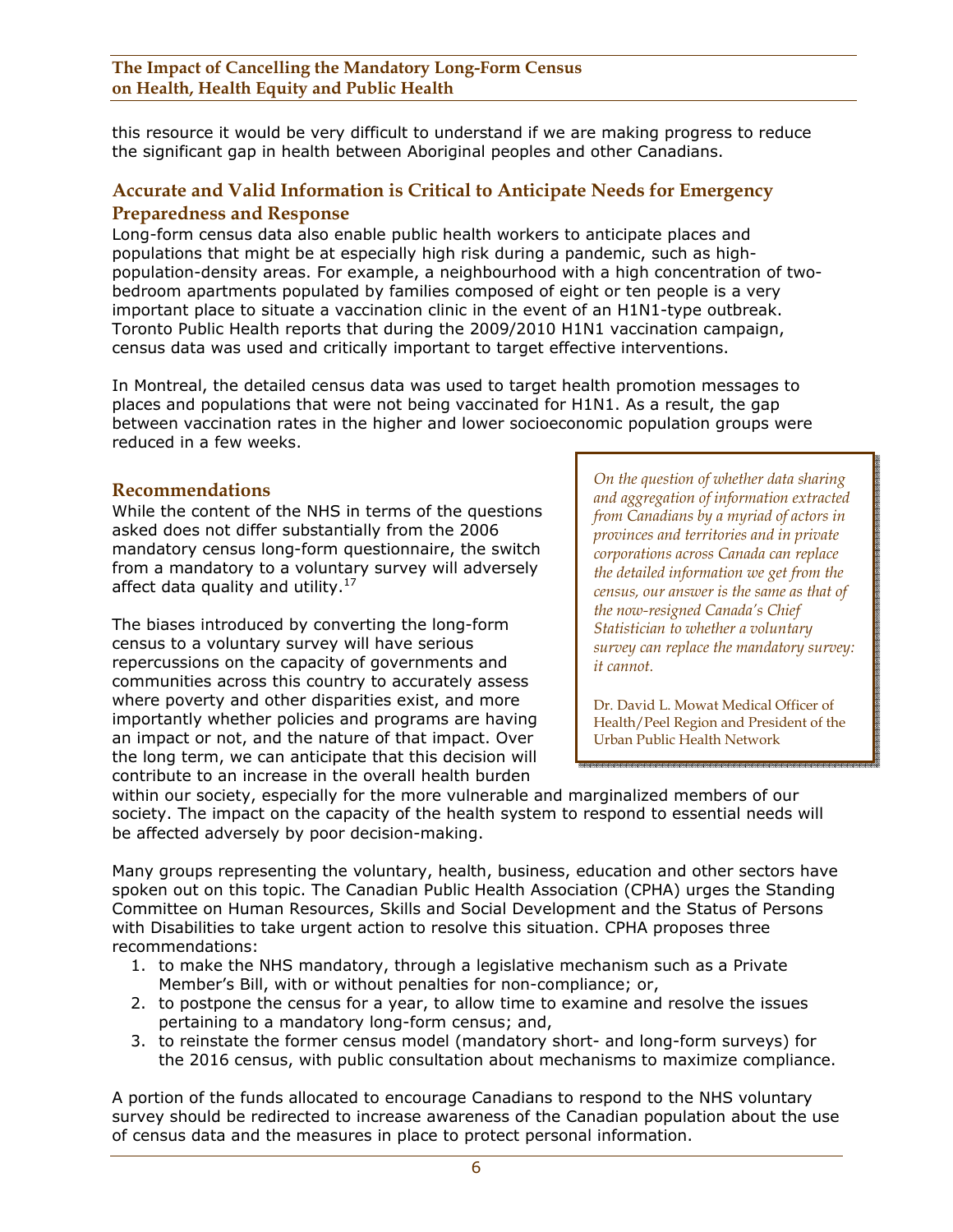## **Concluding Remarks**

Time is of the essence. Effective community-based policies and programs will be compromised as a result of implementing the voluntary National Household Survey. Replacing the mandatory form by a voluntary survey will also negatively impact municipal research, planning, and policy development in key sectors that have the most impact on health of Canadians such as education, labour force development, housing, early learning and childcare, human services, and social and economic development.

Effective community-based policies and programs will be compromised. Consequently, the impact of these changes will be disproportionately borne by those who are already most vulnerable - ultimately increasing socio-economic and health disparities in the country. Poor data will result in poor decision-making. The capacity of the health system to respond rapidly, effectively and appropriately to essential needs will be adversely affected. This is cause for concern.

As said by Monique Bégin, former Minister of Nation Health and Welfare and Member of the WHO Commission on Social Determinants of Health: *"Health inequities are not a problem just of the poor. It is our challenge and it is about public policies and political choices and our commitments to addressing these issues."* 

The members of the CPHA urge the Committee to help bring about a just and fair solution that safeguards the health of all Canadians, does not impede the capacity of public health professionals to take good decisions based on good quality and reliable data, and is based upon the principles of equity, mutuality and an adherence to the Canadian tradition of evidence-based policy making to meet the needs of all Canadians.